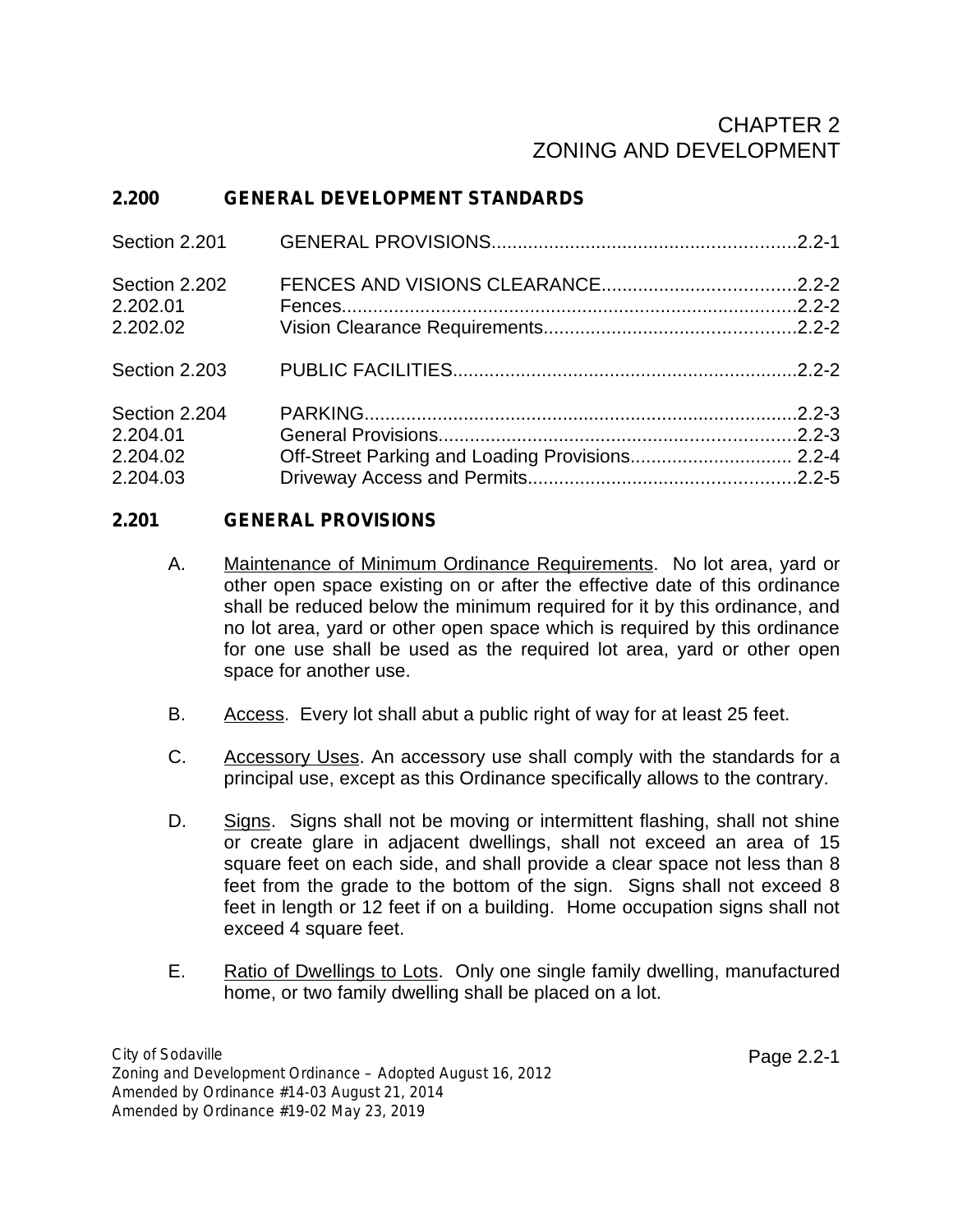F. Occupancy of Recreation Vehicles. The use of a recreation vehicle as a temporary residence is permitted provided that the use as a residence does not exceed 30 days in a calendar year.

#### **2.202 FENCES AND VISION CLEARANCE**

#### **2.202.01 Fences**

A fence, hedge or other plantings with a front yard or side yard abutting a street shall comply with the vision clearance requirements in Section 2.202.02.

#### **2.202.02 Vision Clearance Requirements**

A vision clearance area shall be provided for all zones within the city as follows:

- A. At intersections of streets, the minimum vision clearance area shall be 30 feet.
- B. In the vision clearance area, vegetation shall not exceed a height of 24 inches.
- C. All trees within a vision clearance area, whether in the street right-of-way or on private property, shall be trimmed so that there are no limbs lower than ten feet (10') above the shoulder of the street.
- D. No permanent or temporary obstruction to vision shall exceed 30 inches in height in a vision clearance area.
- E. Street name identification signs and traffic control and safety signs which are located in a vision clearance area by the City of Sodaville, Linn County, or the State of Oregon are exempt from these provisions.

#### **2.203 PUBLIC FACILITIES**

- A. Sanitation Standards. Wells and septic tank locations shall meet Department of Environmental Quality (DEQ) regulations and shall, as much as practicable, be located so as not to preclude the development of adjacent lots.
- B. City Water. All structures utilizing water for domestic purposes constructed after the effective date of this ordinance shall be connected to the City water system.

*City of Sodaville Zoning and Development Ordinance – Adopted August 16, 2012 Amended by Ordinance #14-03 August 21, 2014 Amended by Ordinance #19-02 May 23, 2019*

Page 2.2-2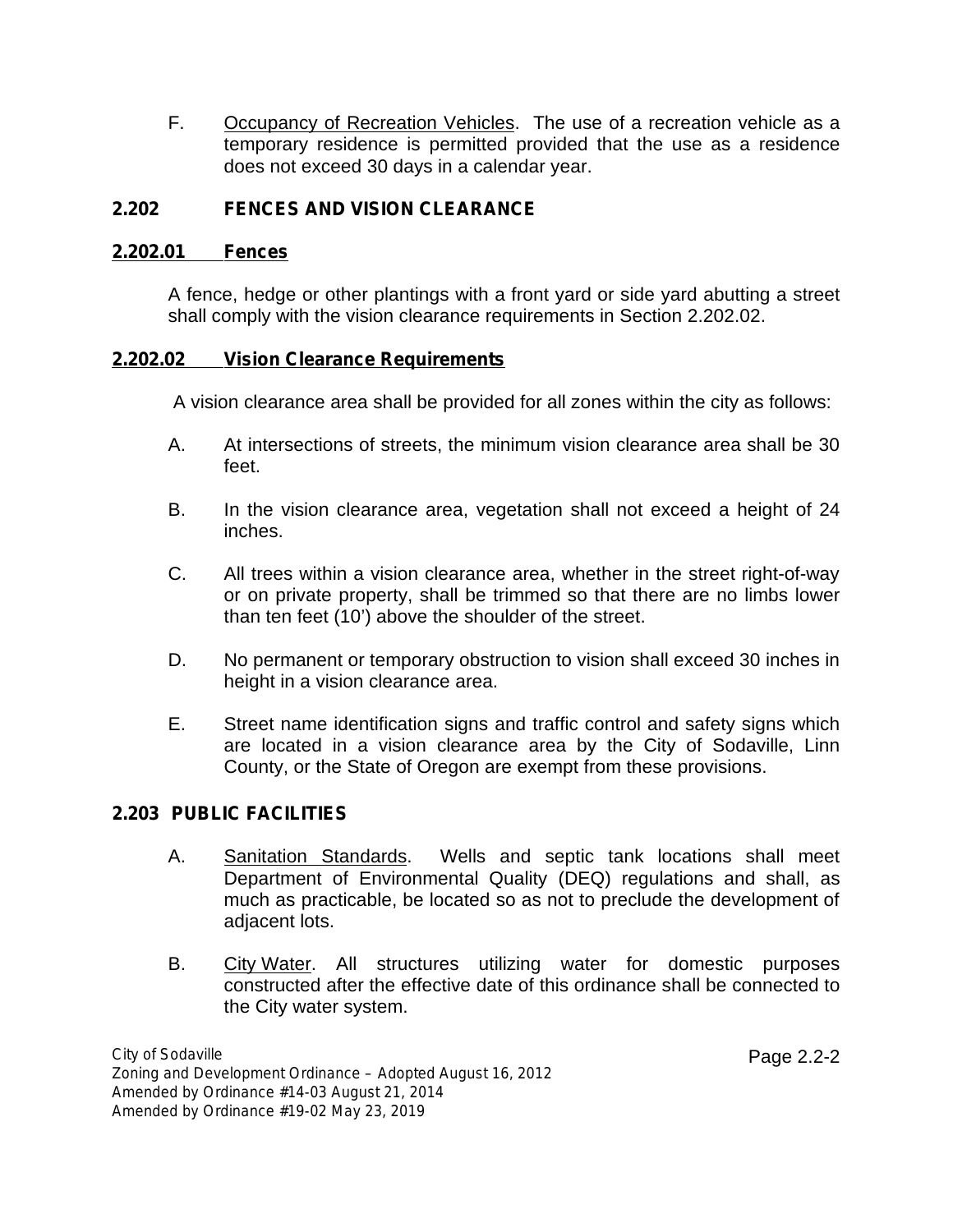#### **2.204 PARKING**

#### **2.204.01 General Provisions**

General provisions regarding off-street parking and loading areas. Off-street parking and loading areas, when provided, shall meet the following requirements.

- A. Surfacing. Areas used for standing and maneuvering of vehicles shall have durable, dustless, and semi-permeable surfaces maintained adequately for all weather use and so drained as to avoid flow of water across pedestrian paths and streets.
- B. Adjacent Impacts. Except for parking to serve residential uses, parking and loading areas adjacent to or within residential zones or adjacent to residential uses shall be designed to minimize disturbance to residents.
- C. Lighting. Any artificial lighting shall not shine or create glare in any residential zone or any adjacent dwelling.
- D. Access Aisles. Access aisles shall be of sufficient width for all vehicular turning and maneuvering.
- E. Backing Movements. Groups of more than four parking spaces shall be served by a driveway so that no backing movements or other maneuvering will be required within a street, and if located within a side or rear yard, a 3' ornamental fence or wall shall be placed along such property lines, unless an integral part of a parking area on the adjoining lot.
- F. Driveway Location. Driveways to off-street parking areas shall be designed, located and constructed to facilitate the flow of traffic, to provide maximum safety of traffic access and egress and to provide maximum safety of pedestrians and vehicular traffic on the site. The number of driveways shall be limited to the minimum that will allow the property to accommodate and service the traffic to be anticipated. Driveways shall be clearly and permanently marked and defined through use of rails, fences, walls or other barriers or markers on frontage not occupied by driveways.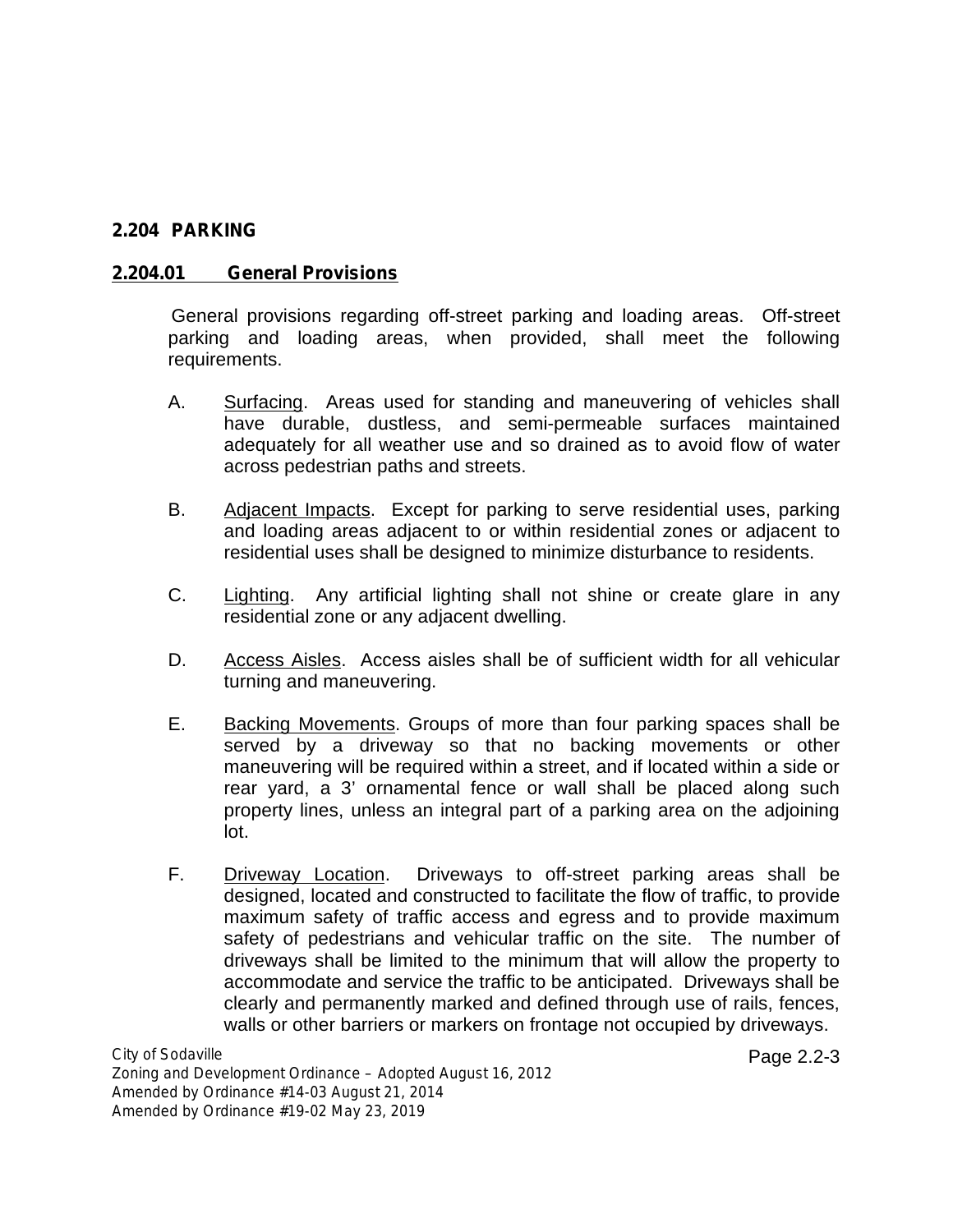- G. Parking Spaces at Boundary. Parking spaces along the outer boundaries of a parking area shall be contained by a curb or bumper so placed to prevent a motor vehicle from extending over an adjacent property or street.
- H. Non-Residential Limitations. Parking areas for non-residential uses shall be used solely for temporary parking of vehicles and shall not be used for repair or servicing of vehicles or other motorized or recreational equipment.

### **2.204.02 Off-street Parking and Loading Provisions**

- A. Location. Off-street parking shall be provided on the development site for all residential zones. In all other zones the required parking not on the development site shall be provided within 400 feet through a parking district or suitable other means.
- B. Parking Improvements When Required. At the time of construction, reconstruction, or enlargement of a structure, or at the time a use is changed in any as follows unless greater requirements are otherwise established.
- C. Measurement. Where square feet of the structure or use are specified as the basis for the requirement, the area measured shall be the gross floor area primary to the functioning of the particular use of the property. When the requirements are based on the number of employees, the number counted shall be those working on the premises during the largest shift of peak season.
- D. Fractional Spaces. Fractional space requirements shall be counted as a whole space.
- E. Non-residential Parking Bonus. For every 20 feet of property frontage on a street available to parallel parking, and every 12 feet of such frontage available to diagonal parking, shall count as one parking space and may be deducted from the applicable standard.
- F. Parking Standards. Use standards are established as follows:
	- 1. One and two family dwellings two spaces per dwelling unit plus one space per rented room.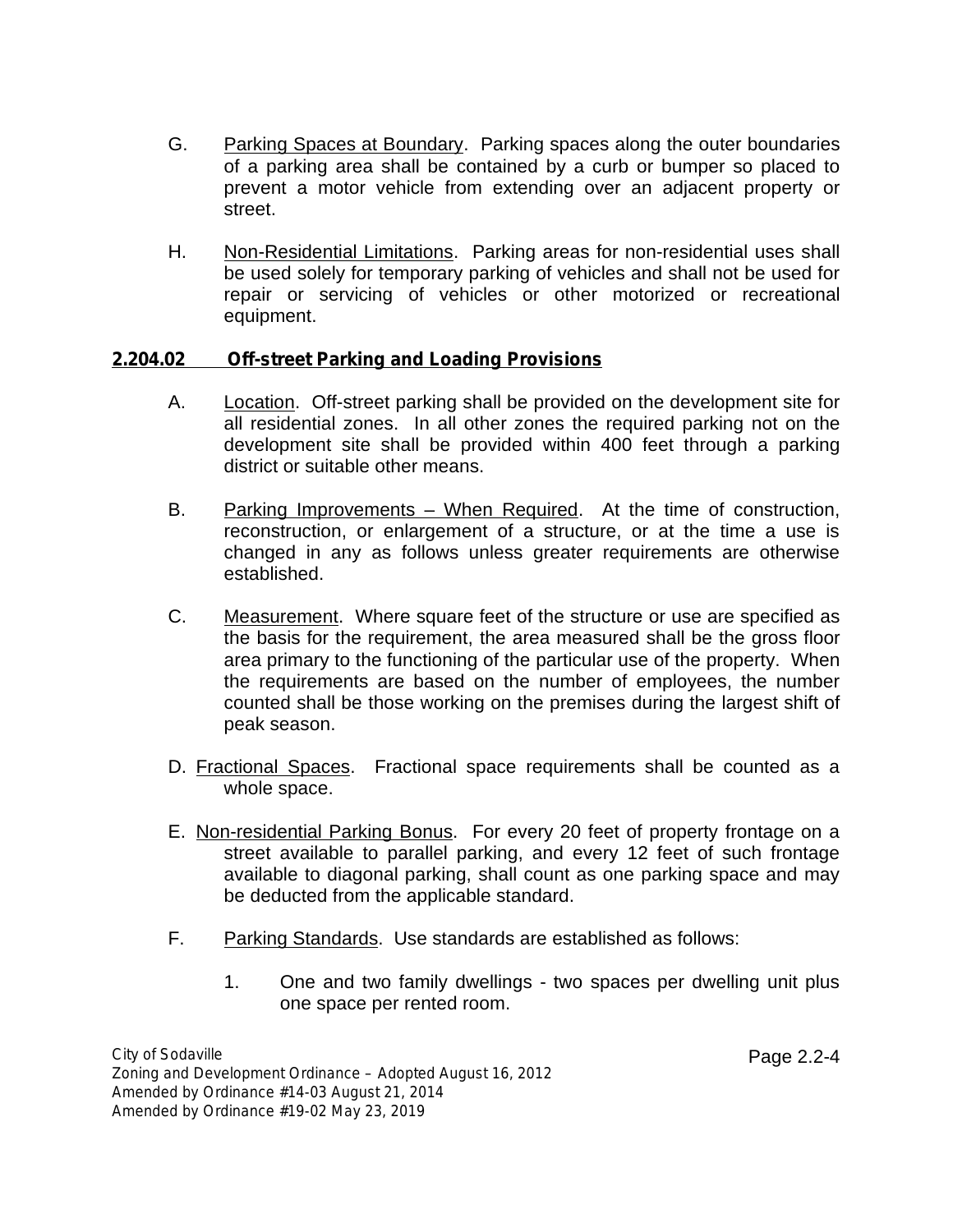- 2. Home occupations with an accessory building one additional space.
- 3. Residential use containing three or more dwelling units 1.5 spaces per dwelling unit.
- 4. Church and elementary school one space per four seats, **or**, one space for each 35 square feet of floor area of main auditorium not containing fixed seats.
- 5. College or commercial school one space per classroom plus one space per administrative employee plus one space for each six students; **or**, one space per four seats of the main auditorium, whichever is greater.
- 6. Retail store one space per 200 square feet of floor area designated for retail sales.
- 7. Service or repair shop one space per 600 square feet of floor area.
- 8. Eating or drinking establishment one space per 100 square feet of floor area.

#### **2.204.03 Driveway Access and Permits**

- A. Driveway Permits. For purposes of this section, driveways are defined as that portion of the private road serving a lot or lots, which extends from the property line to the roadway of the abutting street. An exception to this definition pertains to common driveways intended to serve 2-4 residences, in which case the driveway standards shall apply to the entire length of the driveway.
- B. Permit Required. A driveway permit is required for the construction of a new driveway, for the relocation or realignment of an existing driveway, and for major improvements to existing driveways. Standards and procedures for driveway permits are in the following sub-sections of this section.
- C. Purpose of Driveway Permit. Driveway permits are required in order to assure that driveways are:
	- 1. Wide enough to handle the anticipated traffic and types of vehicle

Page 2.2-5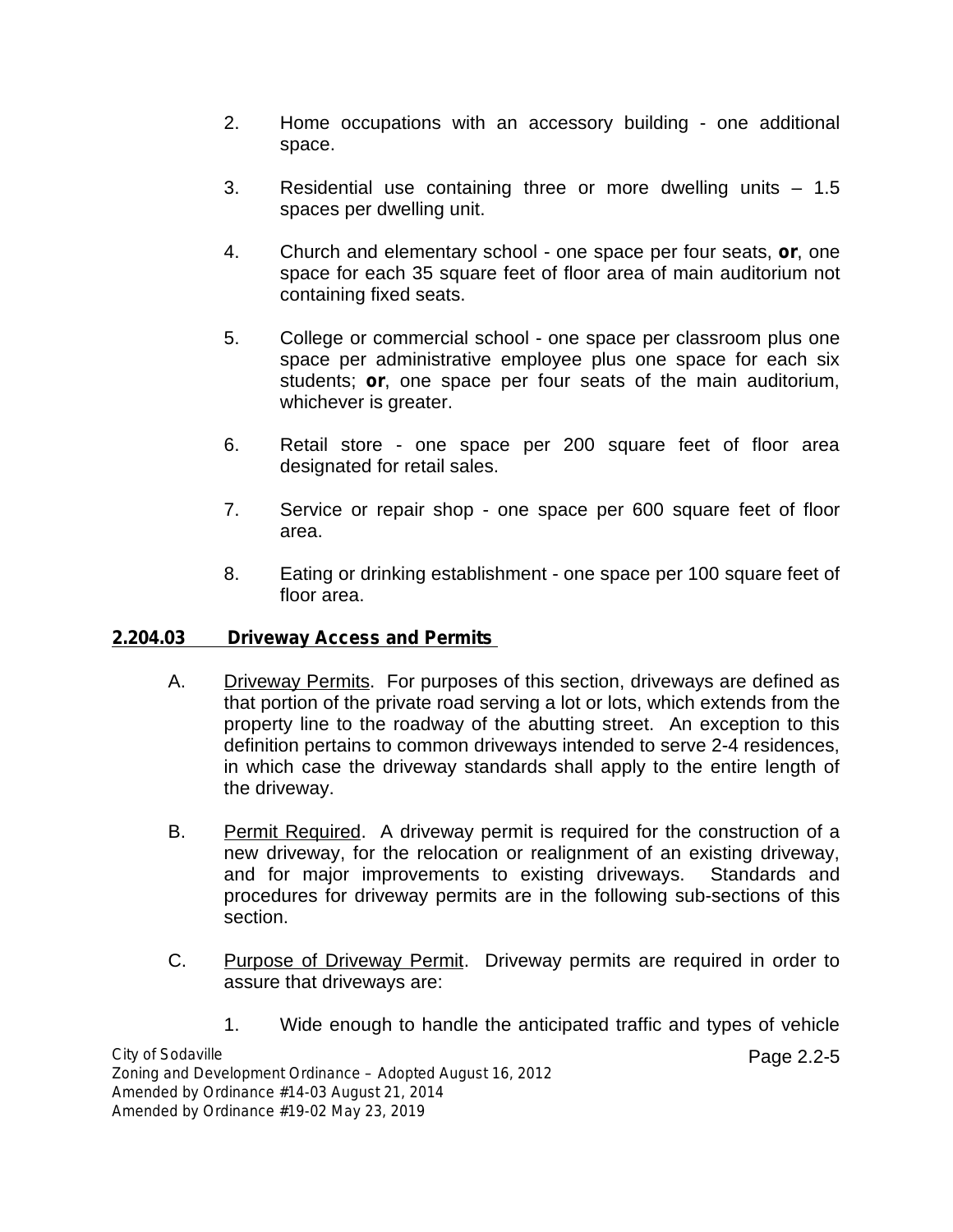expected to use the driveway.

- 2. Located far enough from street intersections to minimize potential traffic safety hazards.
- 3. Located in order to assure that there is adequate sight distance along the adjacent street to minimize the creation of potential safety hazards.
- 4. Designed and constructed with materials and methods to prevent the creation of traffic safety hazards and to assure that driveway conditions will not result in drainage or roadway maintenance problems.
- D. General Driveway Standards.
	- 1. The driveway should intersect with the street at as close to a right angle as possible.
	- 2. The maximum grade of the driveway should be ten per cent (10%), except where the steepness of the slope requires a steeper grade. In all circumstances the grade of the driveway should be as flat as possible.
	- 3. Driveways should be located at least 75 feet from the nearest intersecting street. Driveways on the same side of the street should be at least 25 feet from each other.
	- 4. Each property in the city is entitled to a driveway. However, under some circumstances the joint or multiple use of a driveway shall be encouraged as long as there is a joint use and maintenance agreement between affected property owners. In the event the driveway is intended to serve two to four residences, the development of a common driveway to serve all residences shall be required.
	- 5. The City shall adopt driveway road access design, construction, and materials standards including standards related to drainage and drainage structures such as culverts, as the basis for review and action on driveway permit requests.
- E. Driveway Permit Process. Driveway permits shall be issued by the Zoning Official. After submittal, the Zoning Official shall transmit the permit to the

Page 2.2-6